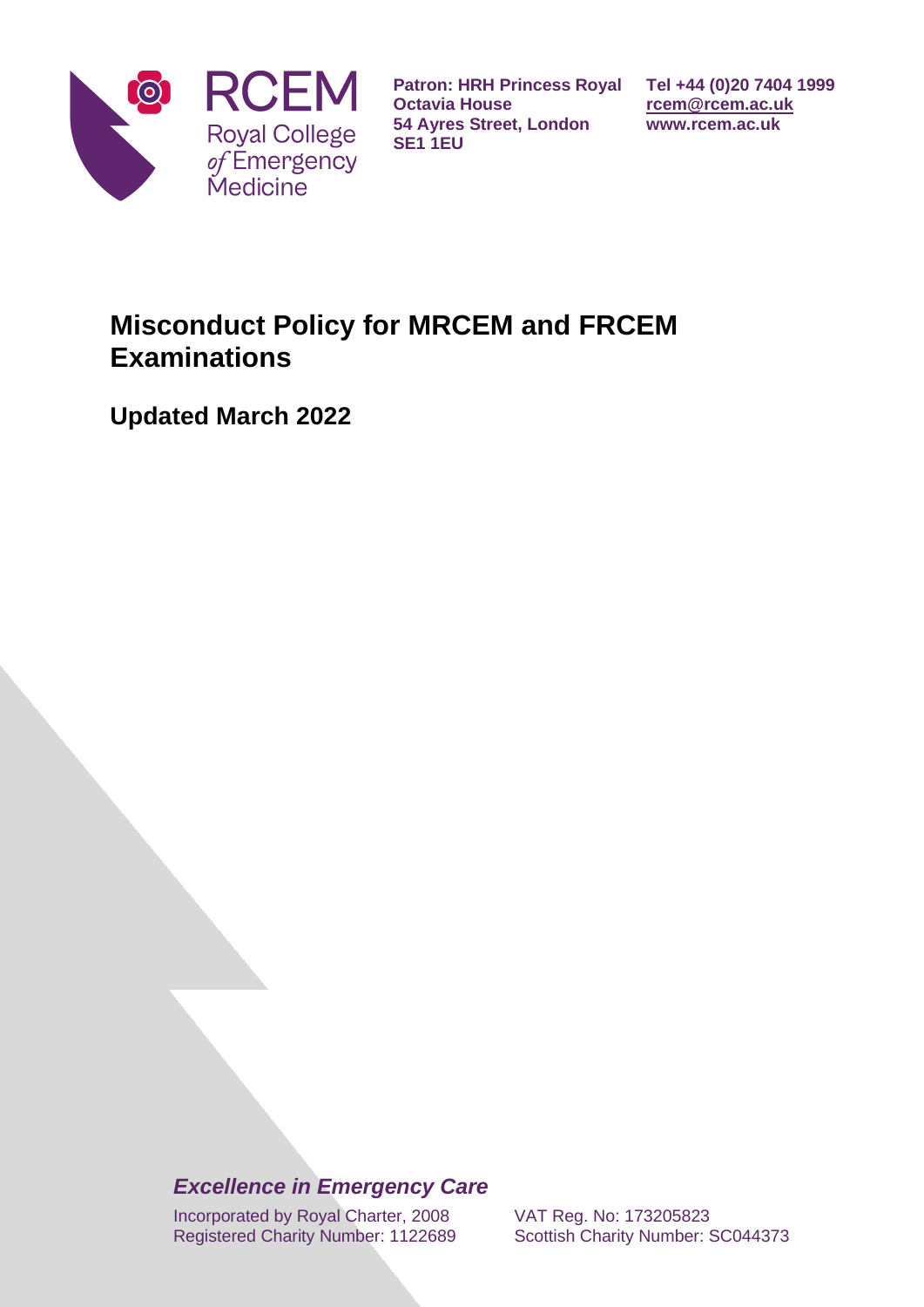# **1. Introduction**

By virtue of entering an examination, candidates are deemed to have understood and agreed to abide by all examination regulations and policies, including the candidate code of conduct. Candidates found to be in possession of unauthorised materials or equipment, including mobile phones, will be deemed guilty of misconduct whether the items have been used or not. Any allegations of misconduct raised by an invigilator, remote proctor, examiner or fellow candidate will be investigated and acted upon in accordance with the following: Examples of misconduct include but are not restricted to:

- Making arrangements, or seeking to make arrangements, for another person to sit the examination in the candidate's stead.
- Impersonating an examination candidate. If the impersonator is a member of the College action may be taken against them in accordance with the Bye Laws, in addition to any action taken against the candidate.
- Dishonestly obtaining or attempting to obtain entry to the examination by making false claims about eligibility for the examination or falsifying any aspects of the entry documentation.
- Obtaining or seeking to obtain unfair advantage during an examination, or inciting other candidates to do so. Examples of unfair advantage include:
	- o Sharing information on the content of an examination on the day of the examination
	- $\circ$  having on the person any material that would give advantage in an examination once the examination has commenced (this includes written material in note or printed form, mobiles phones and electronic communication devices),
	- $\circ$  communicating or attempting to communicate with another candidate once the examination has commenced, including passing information about the contents of clinical examinations to candidates on subsequent days of the same sitting. In such circumstances both candidates would be the subject of the misconduct investigation.
	- $\circ$  failure to follow the instructions given by examiners, examinations staff or remote proctors concerning the conduct and procedure for the examination. For example, candidates continuing to write after the end of a written examination.
	- o soliciting, sharing or receiving examination content through social media or messaging platforms
- Removing or attempting to remove from the examination any confidential material relating to the content or conduct of the examination.
- Obtaining or attempting to obtain confidential information concerning the examination from an examiner, College staff or other third party (eg role-player, examination helper).
- Passing confidential information on the content of the examination to a third party.
- Unacceptable or disruptive behaviour during an examination.

Personal belongings must be placed in the designated areas as instructed by the examination invigilators. Mobile phones must be switched off for the duration of the examination and must not be on the candidate's person. The only exception to this is for candidates sitting a written examination via OnVUE in which case they are permitted to have their phone in the room with them for the purposes of registration only. Candidates attempting to access their phone are liable to have their session revoked by the remote proctor. Valuables should not be brought to any examination. Please note the College will not take responsibility for any loss or damage to personal belongings.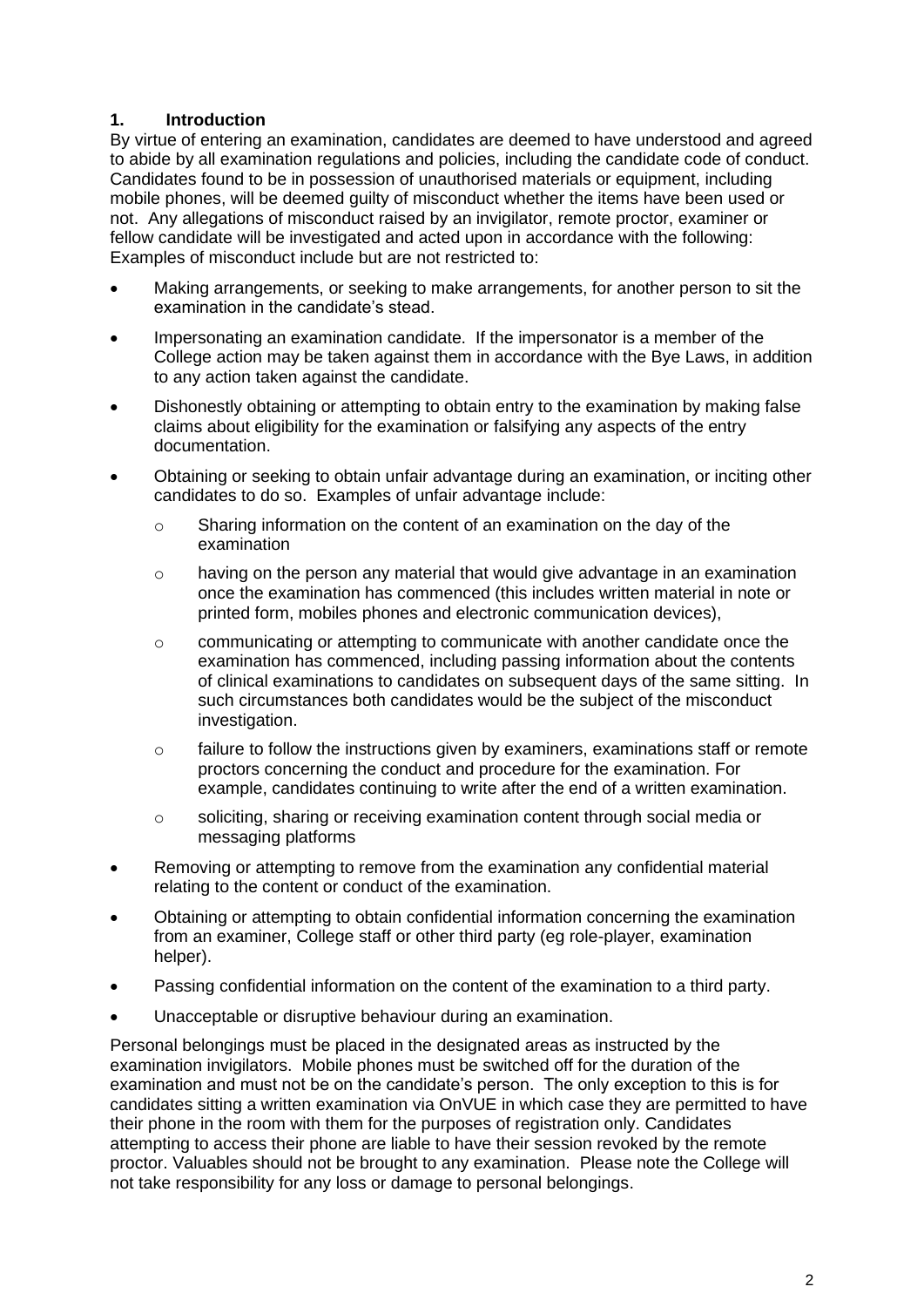## **Pearson VUE**

Pearson VUE have their own strict rules for candidate conduct, particularly for examinations sat via OnVUE (online remote proctored written examinations) and candidates should ensure they read the information provided [https://home.pearsonvue.com/rcem/onvue.](https://home.pearsonvue.com/rcem/onvue) If a remote proctor believes there to be evidence of misconduct they will revoke a candidate's examination session. Such instances will be investigated in accordance with this policy.

### **2. Reporting Misconduct**

In the event that a candidate is suspected of misconduct by an invigilator, examiner or fellow candidate the Senior Invigilator on site should be informed immediately. The Senior Invigilator may confiscate any unauthorised materials or equipment, including mobile phones or other electronic devices, from the candidate who must surrender these on request. If the candidate fails to surrender materials or equipment requested by the Senior Invigilator it will be deemed that the alleged offence has occurred. The Senior Invigilator may retain any confiscated materials and will, in any event, make reference to them in their report.

The Senior Invigilator must inform the Associate Director of Examinations, or their nominated Deputy, of the allegation and submit a detailed written report outlining the particulars of the allegation. If the alleged misconduct occurs during a clinical or oral examination, the examiner must make detailed, contemporaneous notes.

In the event that a candidate has their examination session revoked by Pearson VUE for alleged misconduct, the College is notified by Pearson VUE. The Associate Director of Examinations, or their nominated deputy, will compile a report for referral to the Director of Education.

Upon receipt of the report the Director of Education, or their nominated Deputy, may request any additional investigation they thinks is appropriate. If the Director of Education/their nominated Deputy concludes that there are no grounds or insufficient evidence to support the allegation of misconduct, no further action will be taken and no record of the incident will be recorded on the candidate's College record.

#### **3. Review of Alleged Misconduct**

If the Director of Education/their nominated Deputy believes there are grounds for concern that require further investigation, they will inform the candidate that they are under investigation following an allegation of misconduct and that the results of their examination will be withheld pending an investigation.

The candidate will be sent a copy of the Associate Director of Exams' report and any additional evidence obtained by the Director of Education/their Nominated Deputy. The candidate will be invited to submit a written response within ten working days of the dispatch of the material to them by e-mail.

The Director of Education/their nominated Deputy will convene an Investigatory Board consisting of two Fellows of the College, who are not Lead Examiners or members of Council, and one lay member of the Lay Advisory Group (LAG) to review all the particulars of the case. The Investigatory Board will meet electronically (by video call or similar) or in person.

The Associate Director of Examinations, or their nominated deputy, will act as Secretary to the Investigatory Board and will be responsible for collating and circulating, to the members of the Investigatory Board and the candidate all the relevant documentation by e-mail a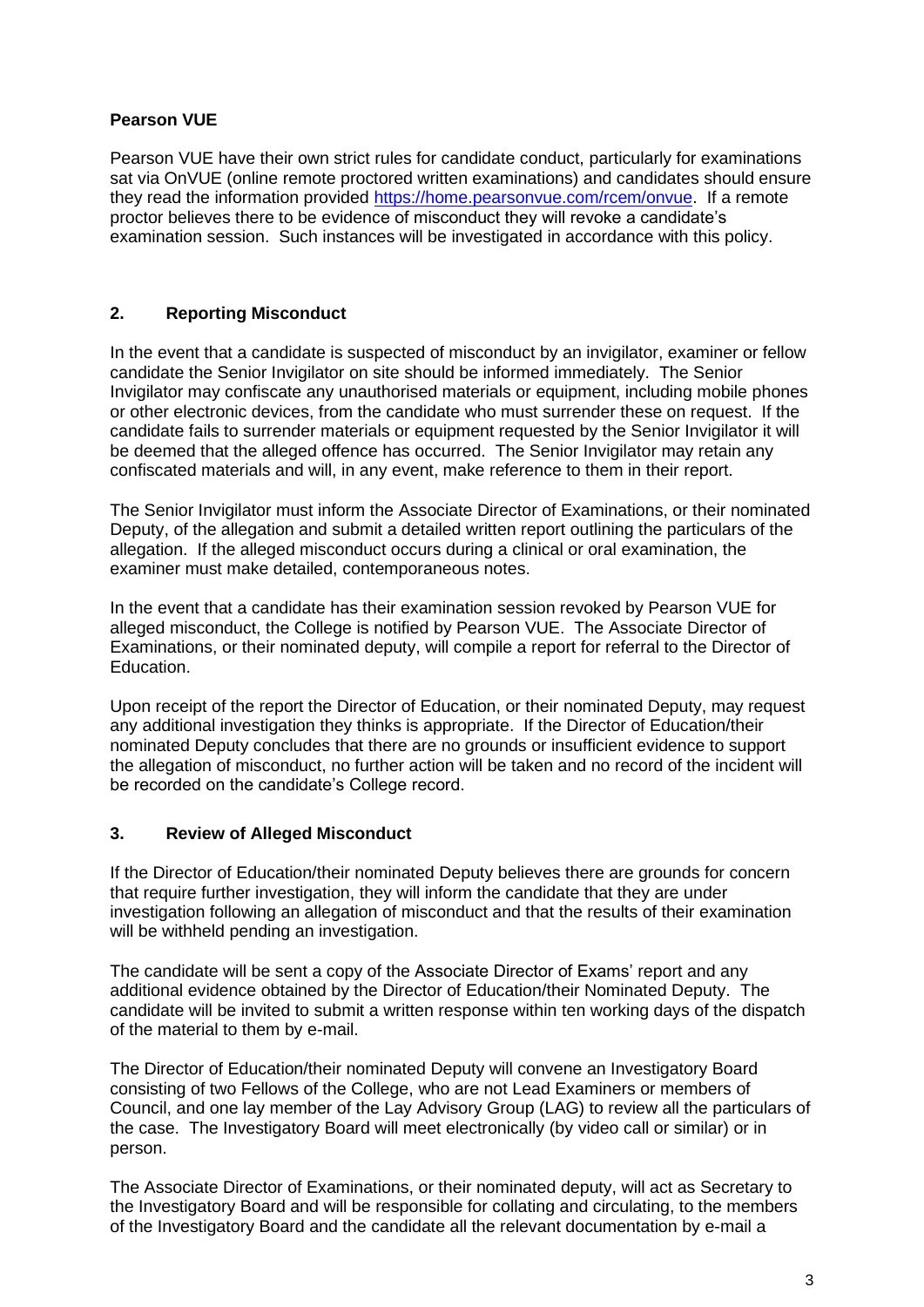minimum of ten working days prior to the scheduled meeting of the Investigatory Board and notifying all parties of relevant dates, including the date by which a final decision will be reached.

If, having seen the evidence, the candidate wishes to make any further submissions to the Investigatory Board, they must do so within five working days of dispatch to them, by e-mail, of the evidence upon which they wish to comment.

Any such submission should be emailed to the Secretary to the Board who will supply it to the Investigatory Board. Only evidence provided directly by the Secretary to the Board may be considered by the Investigatory Board.

Neither the candidate nor the Board will be provided with any information regarding the candidate's examination result or performance in the examination in question.

The Board will review all the available evidence and decide whether it finds the allegation of misconduct proven on the balance of probabilities. The details of the investigation will remain confidential unless a finding of misconduct is made following which the College would notify any relevant parties, including the GMC and the LETB, of that finding as appropriate. The decision of the Board will be notified to the candidate within five working days of the decision date.

Where the Investigatory Board finds an allegation proven on the balance of probabilities, the Associate Director of Examinations shall notify the candidate of the outcome and inform them they have ten working days to appeal the decision. If, after ten working days, no further communication has been received from the candidate the findings of the Investigatory Board will be referred to the College Executive at their next meeting. The College Executive shall impose penalties as it sees fit. Penalties for misconduct include, but are not restricted to:

- No further action taken
- A written warning
- Result of an examination (or part of an examination) being declared void and the candidate disqualified
- Candidate barred from sitting the examination again for a specified time period

The College Executive also reserve the right to forward details of the misconduct to the GMC/relevant National Medical Council and the candidate's education supervisor or, for UK trainees, their Head of School.

Where a candidate's attempt is ruled as void the attempt will be recorded against the candidate's examination history but the result will not be published.

#### **Appeals against Investigatory Board Outcome**

If the candidate wishes to appeal the outcome of the Investigatory Board, notice of the appeal must be submitted to the Associate Director of Examinations within ten working days of the date of the notification to them of the decision by e-mail. Included in the notice of appeal must be the detailed grounds for appeal and any supplementary evidence the candidate wishes to present. A fee of £1,250 must submitted with the appeal which will be refunded in full should the appeal be successful.

The Director of Education will convene an Appeals Panel within eight weeks of receipt of the notice of an appeal. The Appeals Panel will consist of two College Fellows and a member of